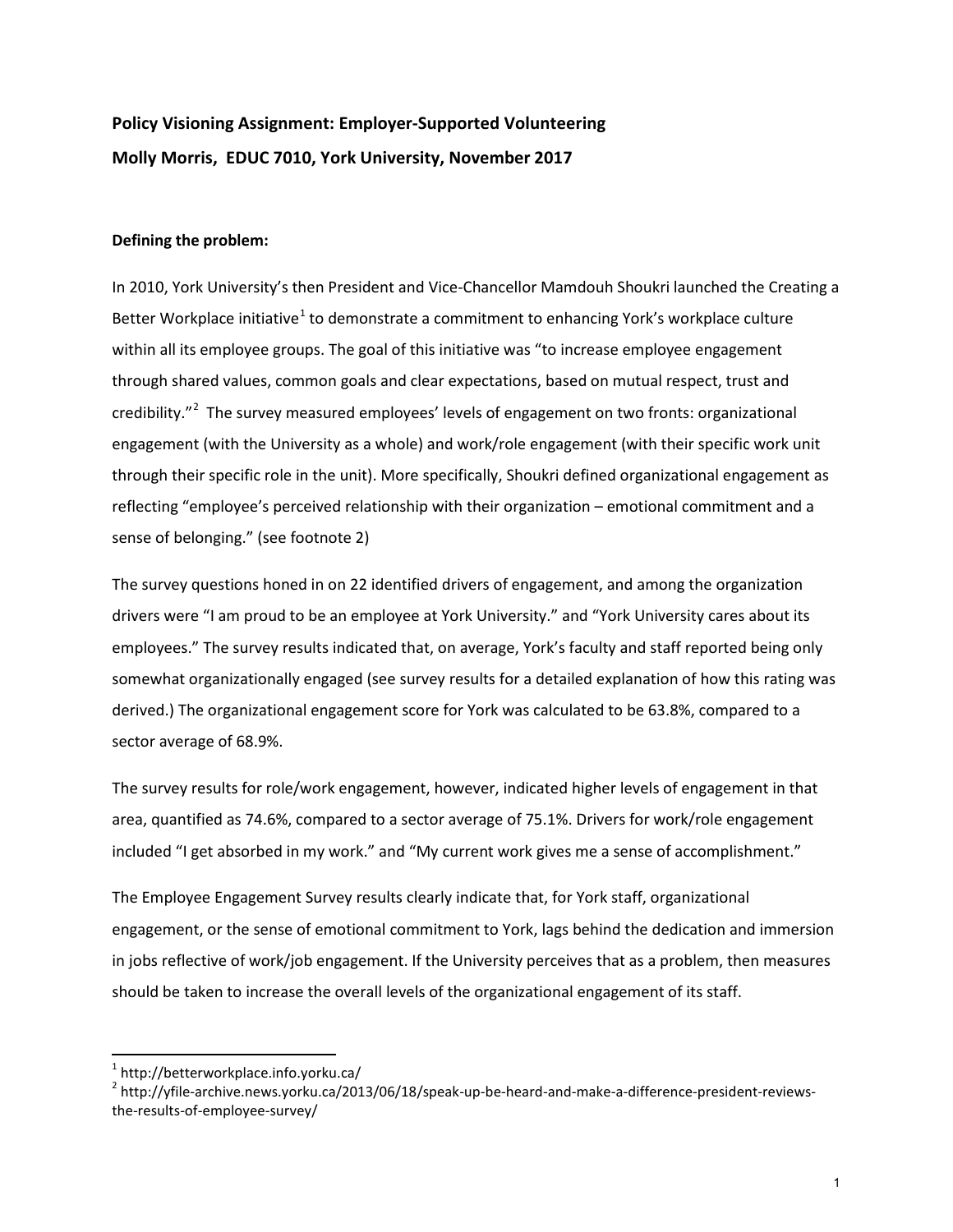## **Evidence to support improving employee engagement through an Employer-Supported Volunteering (ESV) policy: Strategies for social justice**

A 201[3](#page-1-0) Canada Survey of Giving, Volunteering and Participating<sup>3</sup> found that almost two-thirds of Canada's volunteers were employed people, and 55% of that two-thirds reported receiving some level of support for or recognition of their volunteer activities from their employers. Levels of support received ranged from the implementation of flexible work arrangements to accommodate volunteerism, to systemic policies for sanctioned (and often paid) time off work for volunteer activities. Further, a 2010 Stats Canada survey<sup>[4](#page-1-1)</sup> that measured employee volunteerism by industry indicated that the highest rate of employee volunteerism occurs in the educational services sector, and that 51% of employersupported volunteers reported gaining work-related skills through their volunteer activity.

A 201[5](#page-1-2) study co-authored by York's own School of Human Resource Management Professor Paul Fairlie<sup>5</sup> described the effect on employee's attitudes toward their employers resulting from their perceptions of their employer's corporate social responsibility (CSR). Although the study was specifically looking at how the perception of CSR correlated to levels of stress and employee mental-health, one of Fairlie's findings was that the implementation of corporate-sponsored volunteer programs, in which employees were incentivized to volunteer during working hours had a positive effect on employee performance, commitment and satisfaction.

In addition to the mental health, employee engagement and social responsibility benefits of Employee Supported Volunteer programs, research shows that when volunteers are in the community with the support of their employers, they effectively act as organizational ambassadors, bringing increased brand recognition, improved community goodwill toward, and engagement with, the organization, and enhanced organizational reputation.<sup>[6](#page-1-3)</sup>

 $\overline{\phantom{a}}$ 

<span id="page-1-0"></span><sup>3</sup> *Leading with Intention: Employer Supported Volunteering in Canada* (2016). *Volunteer Canada*. Retrieved November 14 November 2017, from https://volunteer.ca/misc/CCOV/LeadingwithIntentionEN.pdf

<span id="page-1-1"></span> $4$  https://www.statcan.gc.ca/pub/11-008-x/2012001/article/11670-eng.htm#a4

<span id="page-1-2"></span><sup>5</sup> Fairlie, P., & Svergun, O. (2015). The interrelated roles of CSR and stress in predicting employee outcomes. *11th International Conference on Occupational Stress and Health, May 8, 2015*.<br><sup>6</sup> Meinhard, A., Handy, F., & Greenspan, I. (2008). Employee Supported Volunteering Programs in Large

<span id="page-1-3"></span>Corporations. *Centre For Voluntary Sector Studies, Ryerson University.* Retrieved from http://www.ryerson.ca/content/dam/cvss/files/new-WORKING-PAPERS/WP33%202008(1)%20Employersupported%20volunteering%20in%20corporations.pdf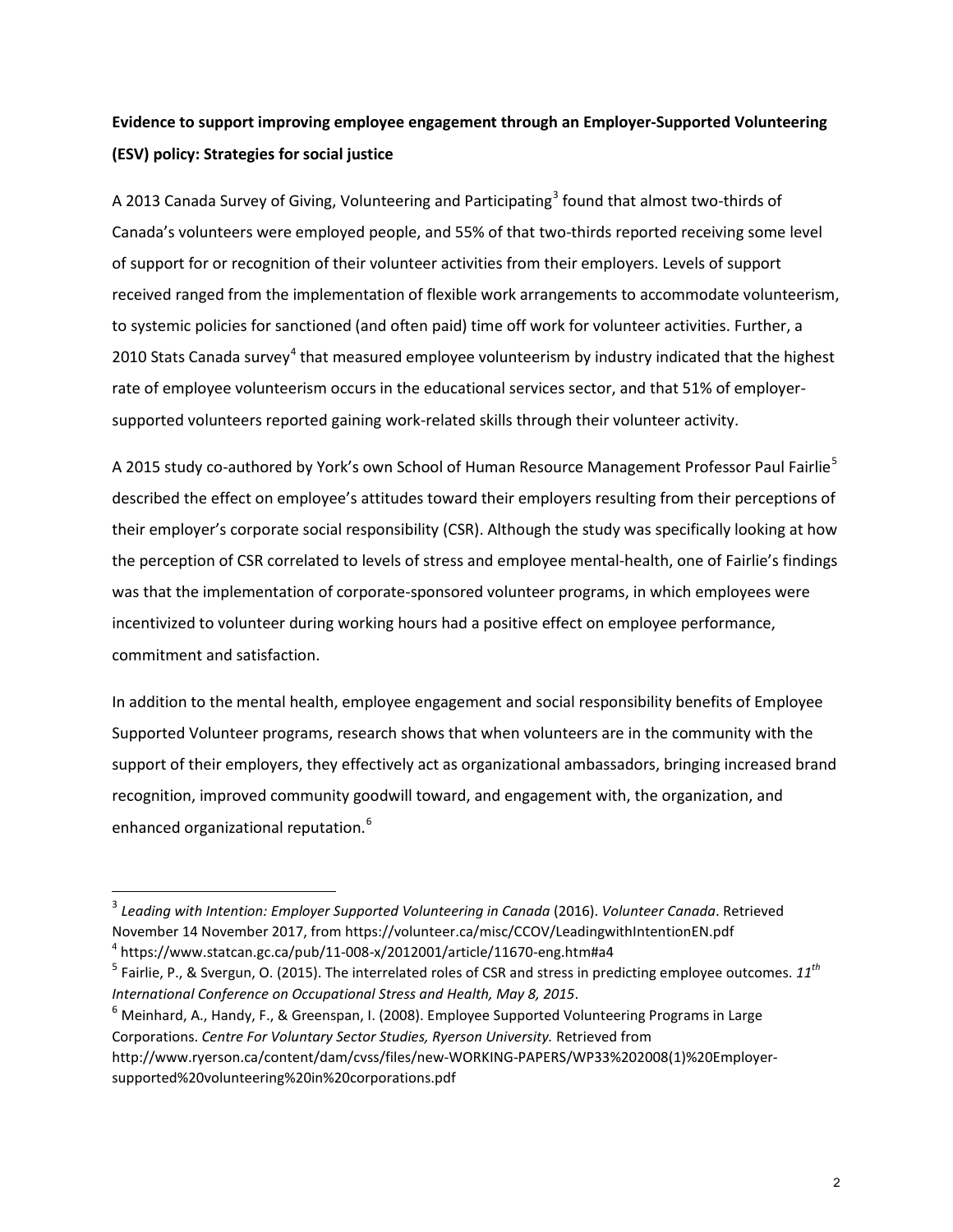York describes itself, in its mission statement, as "a community of faculty, students, staff, alumni and volunteers committed to academic freedom, social justice, accessible education, and collegial selfgovernance." And yet York has no formal program to encourage or reward employee volunteerism: behaviour that besides potentially increasing employee engagement would serve to support York's identification as a social-justice university and demonstrate a commitment to including staff in the realization of that mission.

Between York's own Creating a Better Workplace commitment to enhance and improve rewards and recognition programs, the Employee Engagement Survey results and recent York-based and Canadawide research results, senior leadership should be open to considering the implementation of an Employee-Supported Volunteering policy.

#### **Stakeholders and policy development process**

A working group of stakeholders will need to be involved in determining direction for and impact of an ESV program. Any employee policy will necessarily require input from York's Human Resource/Employee Relations units, as well as inclusive representation from all union and employee groups to which York's staff are aligned. Human Resources will establish how an Employee-Supported Volunteer policy would align with current existing leave policies and the current collective agreements, as well as determine how implementation of such a policy would be impacted by the collective agreement negotiation cycle. In addition, as an effectively new leave policy, an ESV program would need to be incorporated into York's existing Time Reporting Tracking system. Representation from the Talent Acquisition and Development unit will assist in informing the working group as to the effect such a policy might have on talent recruitment efforts, and position York as a preferred employer. Aside from the HR/union stakeholders, other working group participants should include:

- Mental Health and Wellness representation to speak to the alignment of an ESV policy with the Mental Health and Wellness Operational Plan 2016-2019 for Faculty and Staff and to potentially act as champions for the policy;
- Office of the Assistant Vice President Finance (AVP) representation to consider the budgetary impacts of an ESV policy;
- York academic(s) currently working in social-responsibility fields to provide additional background and current research into how an ESV policy is likely to affect employee engagement and employees' views of York as a socially responsible employer;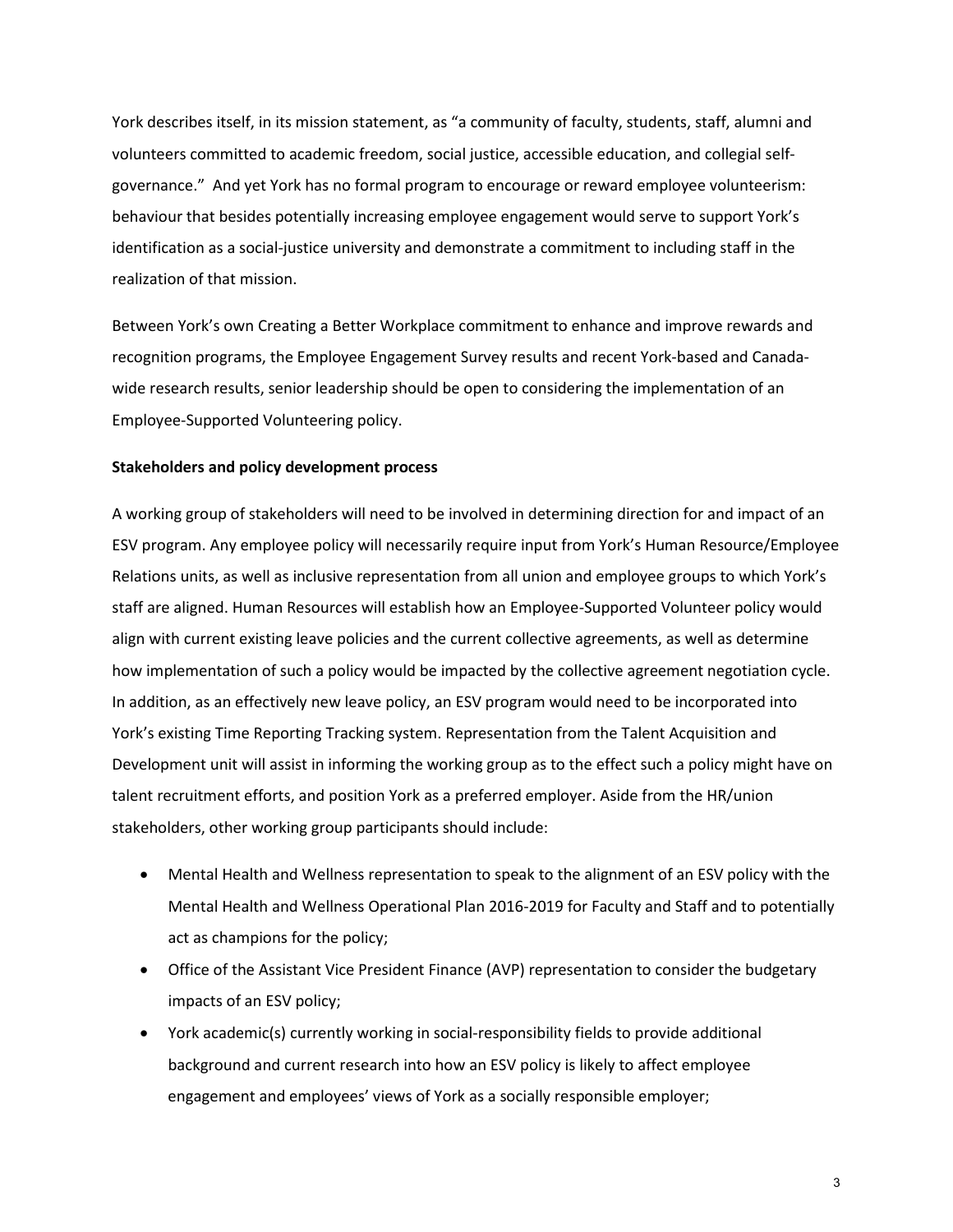- Representatives from potential organizational beneficiaries within the York community to speak to how an ESV policy would best serve the efforts of community engagement for their operations;
- Representatives from organizations comparable in scope and size to York who have implemented ESV programs to speak to their experience with design, implementation and data collection; and
- Employee members to provide insight as to how an ESV program might be perceived by employee groups and best implemented: what would be the most valuable rewards to volunteering and acceptable volunteering parameters.

Because of the large number of stakeholders involved in an ESV policy development project and the wide-ranging potential impact of such a program, the project should be broken into developmental phases including:

- 1. Investigational research which could include an employee survey to determine current volunteerism levels and potential levels should an ESV program exist;
- 2. Applicability to York;
- 3. Policy design;
- 4. Policy implementation; and
- 5. Benchmarking and data gathering post-implementation.

Once investigational research and recommendations are provided and the applicability to York established, working groups focused on the remaining phases can be deployed simultaneously.

### **Support, Resistance and Equity Considerations**

At York, new policy initiatives require senior-level sponsorship in order to be proposed. Since the benefits of an ESV program align closely with the goals of the Office of the President and are heavily vested with the Office of the Assistant Vice-President Human Resources, those are the primary sources of support and championship that should be pursued. The reputational benefits are likely the easiest to "sell" while HR and Finance may have the most institutional resistance because of cost and implementation considerations. Staff support for an ESV program can reasonably be assumed to be high whether the reward is recognition and/or paid time off work to volunteer.